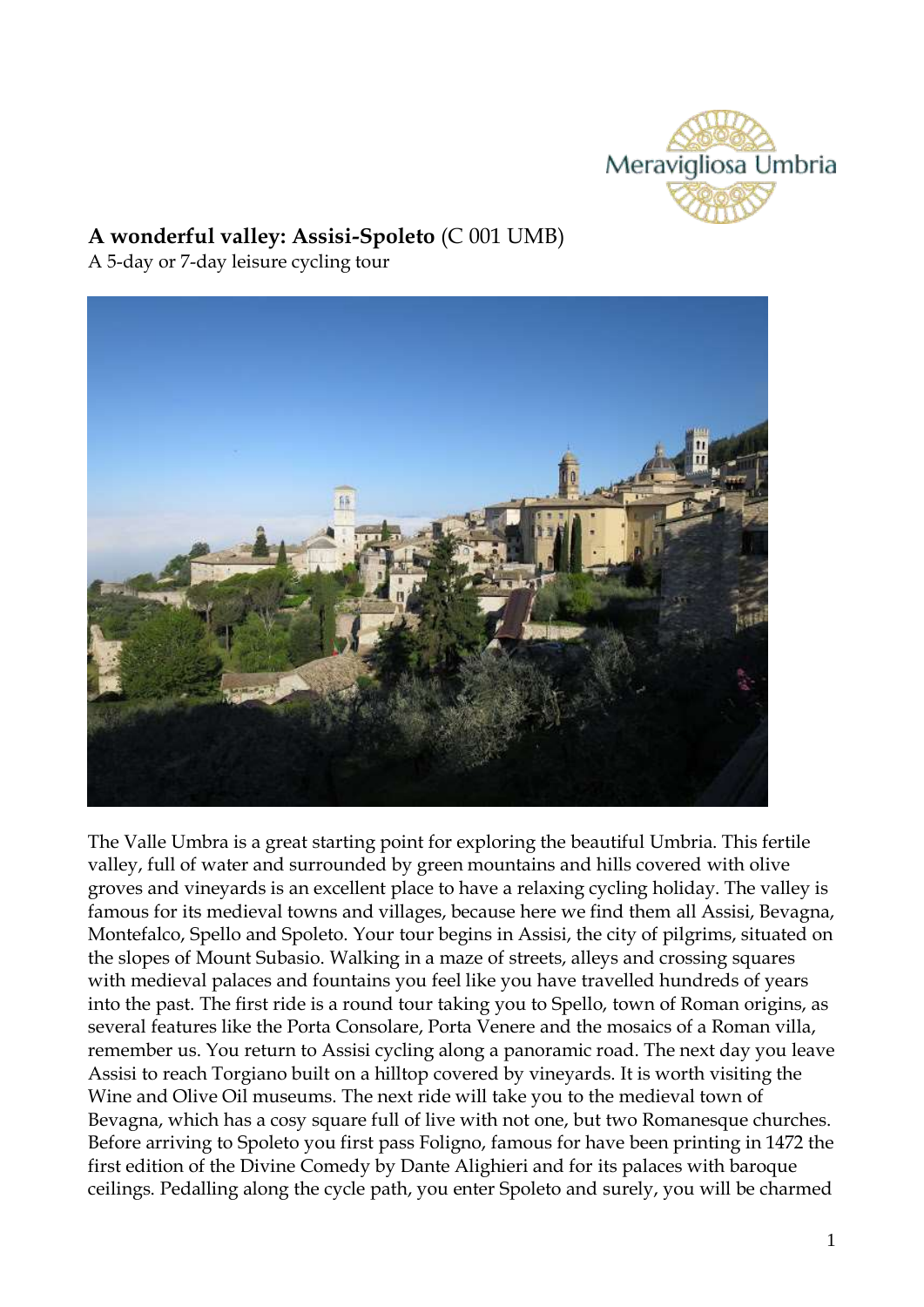by the late medieval and Renaissance monuments of this city and by the imposing castle that from above dominates the town.



### **Wonderful Valley**

**Period**: Daily all the year (best period April-June & September-October)

**Participants**: Minimum 1 person

### **Difficulty:** Level 1,5

It is an easy tour, designed for those who have little experience with cycling. The tour is also suitable for families with younger children, who are used to cycle. The gentle routes are along quiet country roads or cycle paths, usually flat or with little gradient (no more than 200m). Entering or leaving a town there can be more traffic. You cycle 3-4 hrs a day and have enough time to enjoy villages or swimming pool.

Average daily distances

5 day tour: 24 and 38 km / 14,9 and 23,6 miles. Total: 89 km / 55,3 miles 7 day tour: 24 and 38 km / 14,9 and 23,6 miles. Total: 151 km / 93,8 miles

**Type of cycling tour**: from hotel to hotel and self-guided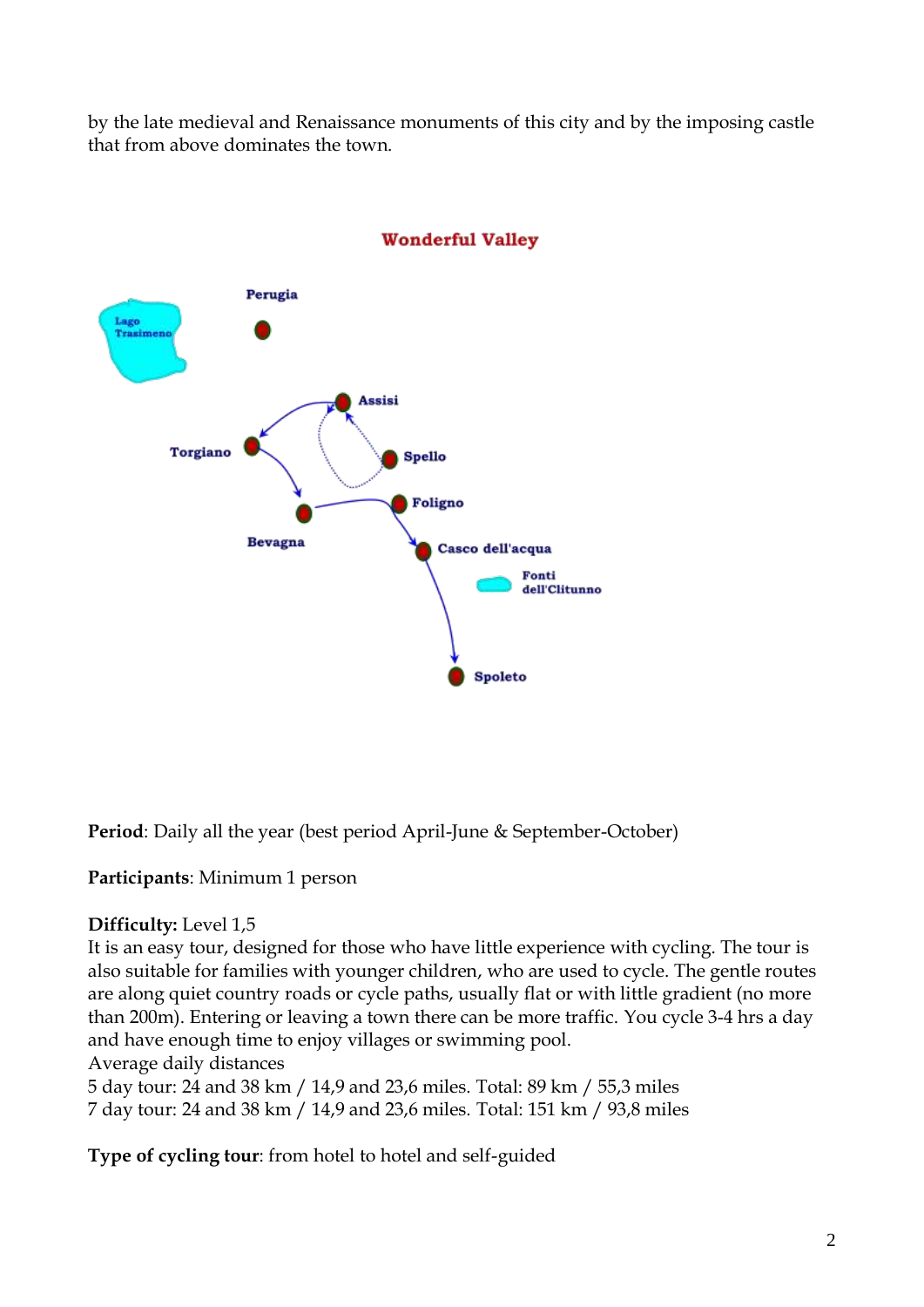

#### **Program 5 days:**

Day 1 Individual arrival at Assisi Day 2 To Torgiano (34 km / 21,1 mi) Day 3 To Bevagna (28 km / 17,4 mi) Day 4 To Spoleto (33,5 km / 20,8 mi) Day 5 End of tour after breakfast

#### **Program 7 days:**

Day 1 Individual arrival at Assisi Day 2 Ring tour to Spello (37,5 km / 23,3 mi) Day 3 To Torgiano (34 km / 21,1 mi) Day 4 To Bevagna (28 km / 17,4 mi) Day 5 To Casco dell'Acqua (27,5 km / 17 mi) Day 6 To Spoleto (24,6 km / 15,3 mi) Day 7 Departure after breakfast

### **Daily program of the 5–day / 4-night tour**

### **Day 1 Individual arrival at Assisi**

Assisi is a medieval town built on the slopes of Mount Subasio, overlooking the Valle Umbra. It is a place in which history, traditions and art are harmonious combined. If you arrive early, you can discover this beautiful city wandering through its alleys, streets and stop at one of the cosy squares, where cafés are inviting you to sit down and enjoy an ice cream, cappuccino or a good glass of local wine. There is much to see: the Basilicas of St. Francis and of St. Clare, the fortress, museums and the Roman Forum. The \*\*\*\* hotel or country house F. are set in a rural location, situated at 6 km from Assisi old town centre. From the pool, you have a stunning view of Assisi. The \*\* country house is situated at about 900m from the old town centre. There is a nice pool with view of the Valle Umbra

Overnight stay with breakfast in Assisi

### **Day 2 Assisi – Torgiano**

This morning you cycle first to Santa Maria degli Angeli, where you can visit the basilica with its impressive dome covering the small church Porziuncola, where Francis and his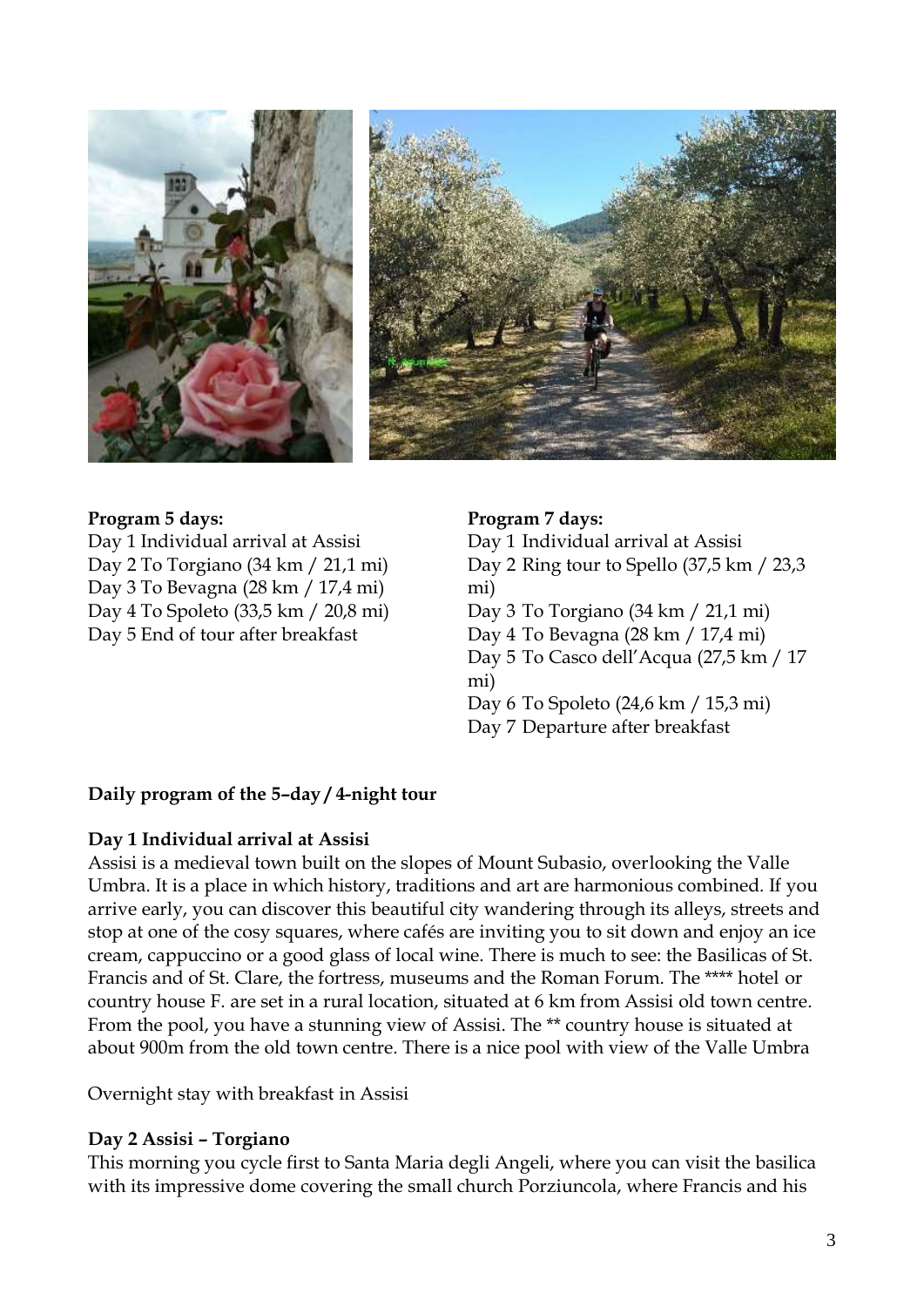friends lived for years. If you did not visit yet the old town centre of Assisi you could leave here your bikes and take the city bus up to Assisi, which is built on a hilltop. After your visit, you come back to pick up your bikes. Pedalling along quiet country roads, you will get to Torgiano, once a fortified village. There are some remains of its glorious past: the Baglioni Tower and remains of the ancient city walls. Torgiano is situated in a famous wine area and has an interesting museum dedicated to wine. Not only it tells you all about the history of cultivation of grapes, but there are also many archaeological finds and art ceramics exhibited. You will stay in a \*\*\*or \*\*\*\*\* hotel with swimming pool in the historic centre of Torgiano.

Overnight stay with breakfast in Torgiano Distance: 34 km / 21,1 mi Ascent / Descent: +125m -106m





### **Day 3 Torgiano - Bevagna**

Also today the typical Umbrian countryside will be your "travel companion". You will reach Bevagna, one rare example of historic centre built on the plain and not on a hilltop. Bevagna boasts both a Roman past and a medieval aspect. Piazza Silvestri is a very interesting square, a cheerful meeting place for the inhabitants, with its gothic Palazzo dei Consoli and two Romanesque churches. Other sites to visit are the Roman mosaics and a medieval house. The \*\*\* hotel or the Residenza d'Epoca are situated in the historic centre or on request you can have an overnight stay in a country house with swimming pool just outside the old town centre.

Overnight stay with breakfast in Bevagna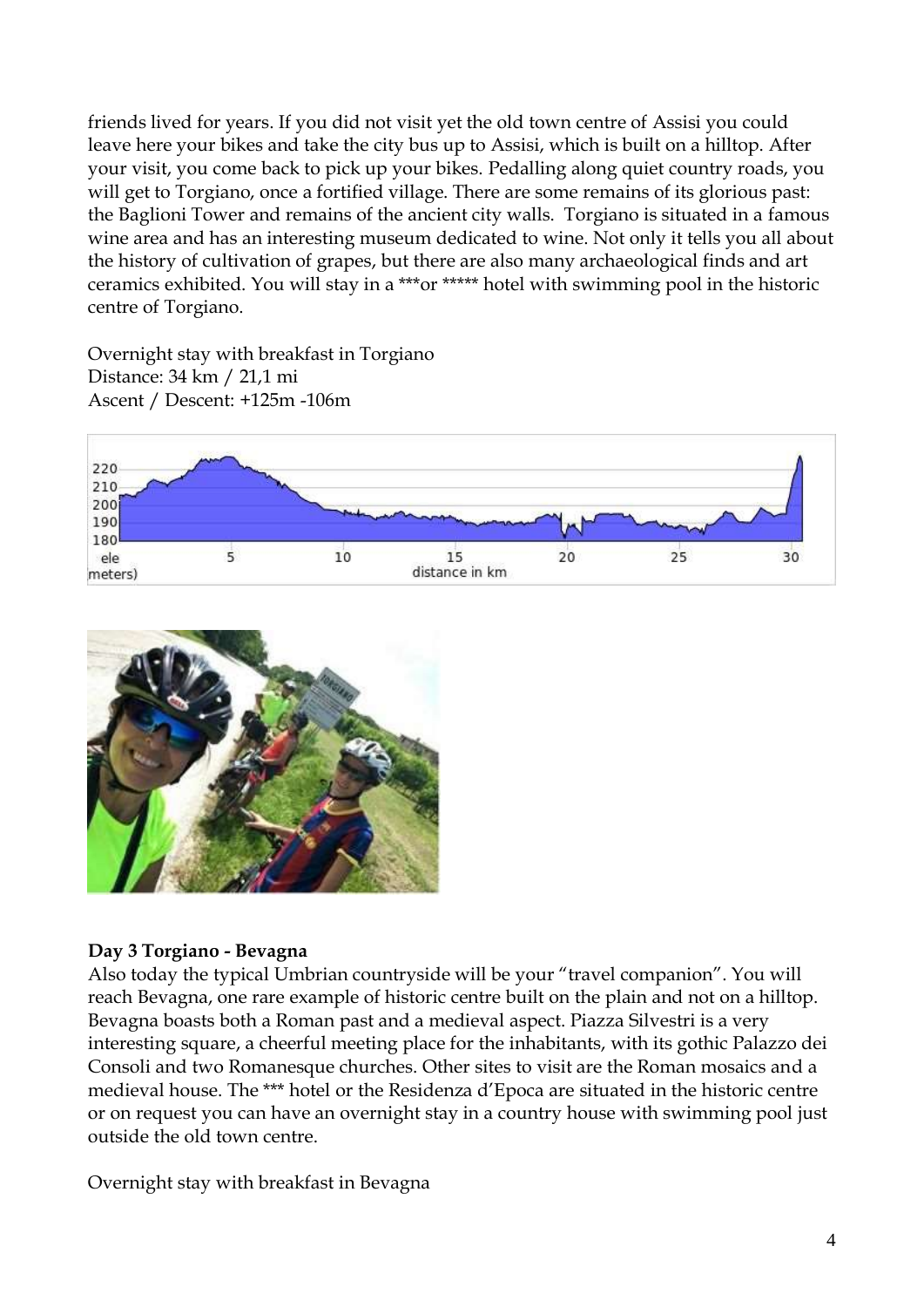Distance: 28 km / 17,4 mi Ascent / Descent: +132m -128m



### **Day 4 Bevagna-Spoleto**

On your last day you will reach Spoleto: you will recognize it from a distance, because of its fortress dominating the city from above. You will cycle from Bevagna to Spoleto along the Assisi-Spoleto bike path. At the town gate Porta Garibaldi, you can leave your bikes and discover Spoleto on foot. The historic centre and its Duomo, the Ponte delle Torri (Tower Bridge), the fortress, the Roman house and the amphitheatre are situated in the upper part of the city. After your visit of this lovely old town centre, you will cycle to your hotel. There is not much to pedal anymore. The \*\*\* hotel with pool is in a quiet position just outside town. On request, it is possible to book for a cooking class 'Making Pizza'. The hotel \*\*\*\* for the deluxe version is situated in the historical centre.

Overnight stay with breakfast in Spoleto Distance: 33,6 km / 20,9 mi Ascent / Descent: + 161m -102m



## **Day 5 End of Services after breakfast or book an extra night**

For those who have the car at the first hotel, it is possible to go back to Assisi by train and then from the station take a taxi; as an alternative we can organize a transfer for 45 euro (1- 4 people). To be paid on site.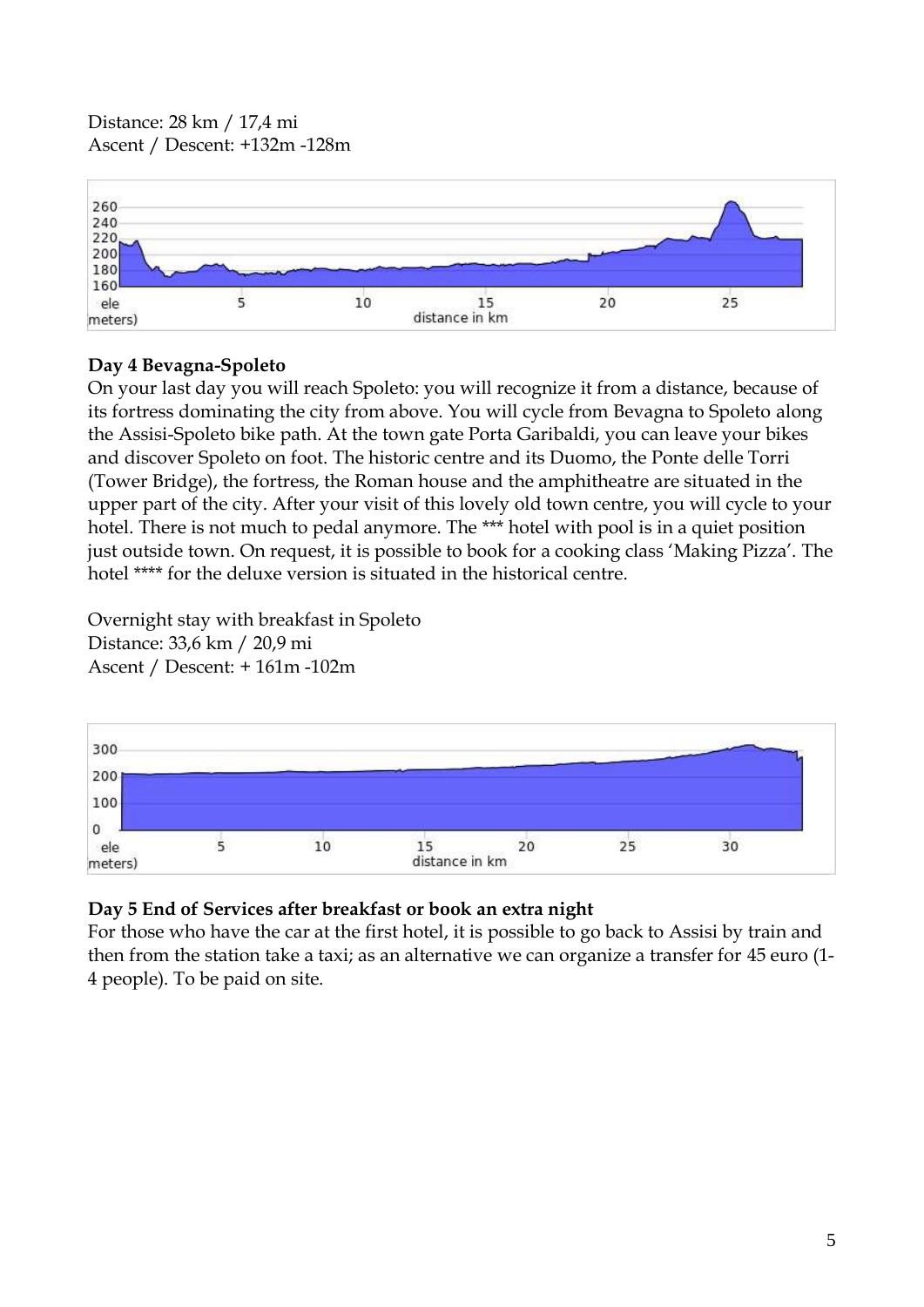

### **Daily program of the 7–day / 6-night tour**

### **Day 1 Individual arrival at Assisi**

See day 1 of the 5 day tour

### **Day 2 A round trip visiting Spello**

After breakfast in the saddle for the first bike ride and discover the green Umbrian Valley. You cycle along quiet country roads to reach Spello, fiercely situated on the slopes of Mount Subasio. The city has preserved its medieval charm very well: you will go through alleys and cheerful squares with flowering balconies. Leave your bikes at the foot of the historic centre and walk uphill to visit the main sights of the city: the church of Santa Maria Maggiore with inside the well-known Baglioni chapel painted by Pinturicchio, the church of S. Andrea, the Pinacoteca, the Roman mosaics and Porta Consolare (Roman Gate). Then cycle back through the valley among cultivated fields planted with cereals, sunflowers, grape and fruit trees.

Overnight stay with breakfast in Assisi Distance: 37,5 km / 23,3 mi Ascent / Descent: + 137m -124m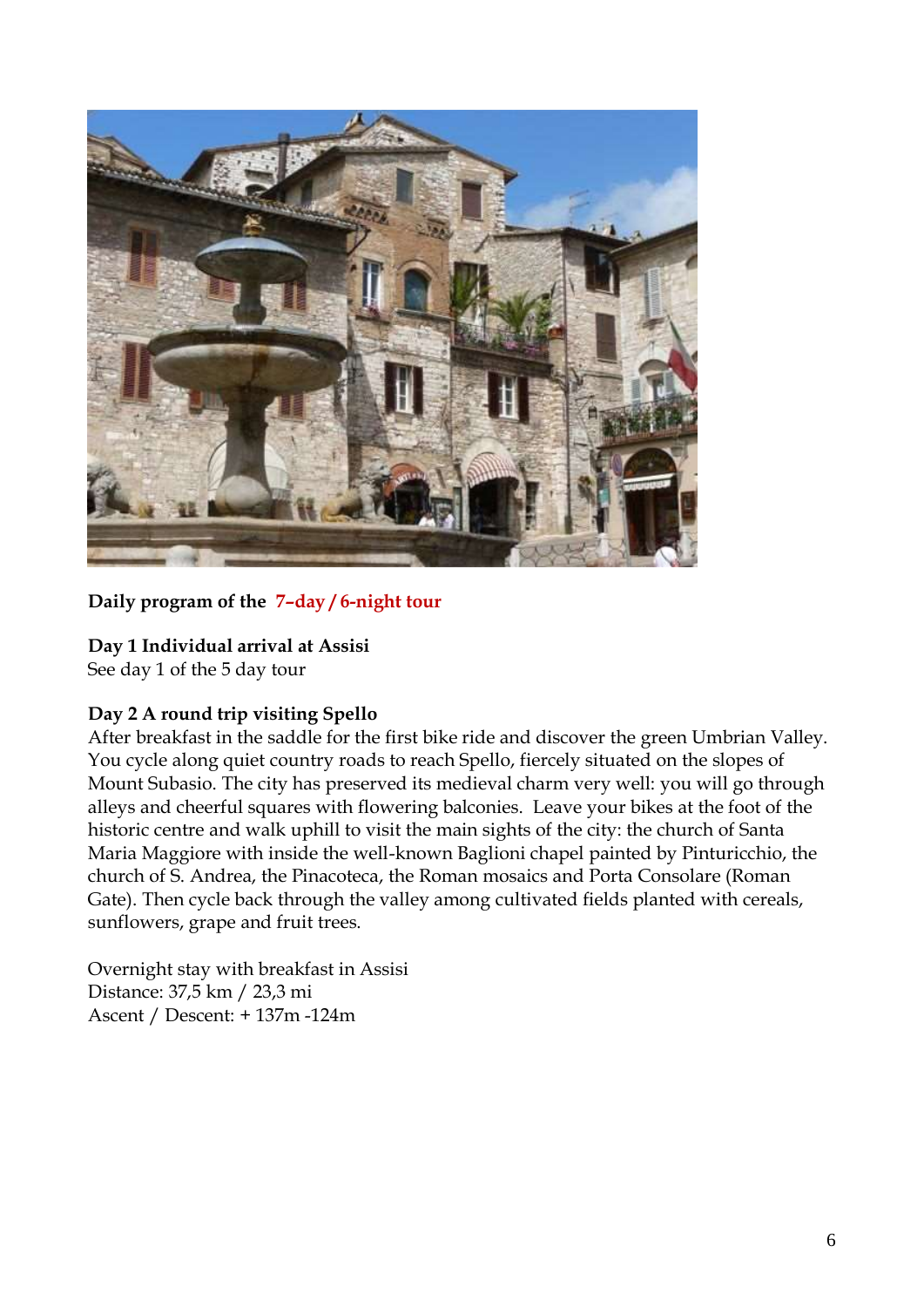

**Day 3 Assisi – Torgiano** 

See day 2 of the 5 day tour

## **Day 4 Torgiano - Bevagna**

See day 3 of the 5 day tour

## **Day 5 Bevagna- Foligno - Casco dell'Acqua**

This day is dedicated to Foligno, a welcoming city on the plain just like Bevagna, situated along river Topino. It is worth visiting the Duomo and its late Gothic Palazzo Trinci which hosts the Pinacoteca and the archaeological museum; you can do shopping in Corso Cavour or stop at Piazza della Repubblica for a cappuccino or a delicious ice cream. From Foligno you continue cycling among cultivated fields and canals. The country house, is situated along the Clitunno River.

Overnight stay with breakfast in Casco dell'Acqua Distance: 27,5 km / 17 mi Ascent / Descent: + 84m -60m



## **Day 6 Casco dell'Acqua - Spoleto**

On your last day, you will reach Spoleto: you will recognize it from a distance, because of its fortress dominating the city from above. You will get into the city on the bike path and at Porta Garibaldi, you can leave your bikes and discover Spoleto on foot.

The historic centre and its Duomo, the Ponte delle Torri (Tower Bridge), the fortress, the Roman house and the amphitheatre are situated in the upper part of the city. After your visit of this lovely old town centre, you will cycle to your hotel. There is not much to pedal anymore. The hotel \*\*\* with pool is in a quiet position just outside town. On request, it is possible to book for a cooking class 'Making Pizza'. The \*\*\*\* hotel of the superior hotel version is situated in the old town centre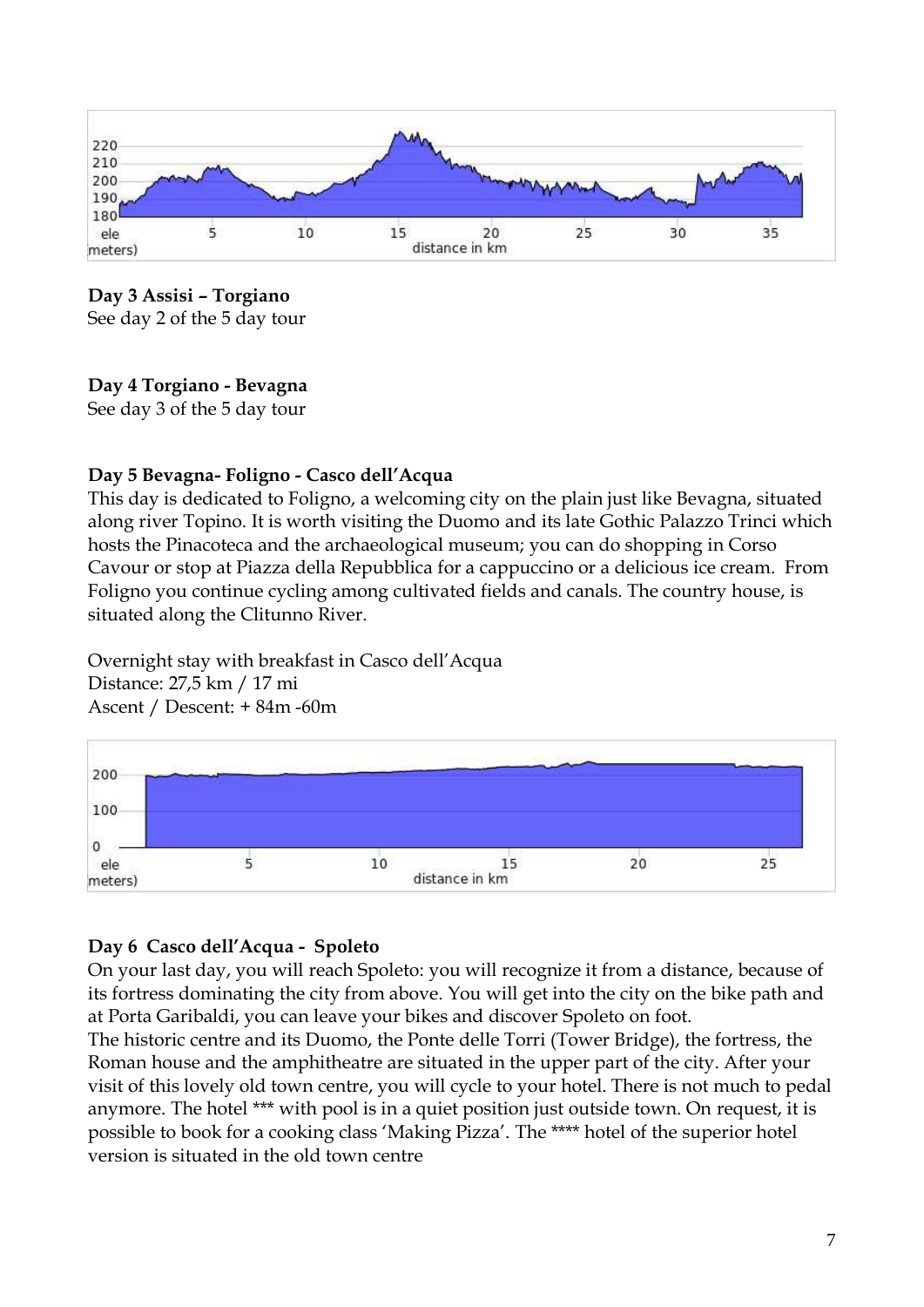Overnight stay with breakfast in Spoleto Distance: 24,6 km / 15,3 mi Ascent / Descent: + 179m -97m



### **Day 7 End of the tour after breakfast**

For those who have the car at the first hotel, it is possible to go back to Assisi by train and then from the station taking a taxi; as an alternative we can organize a transfer for  $\epsilon$  45,00. To be paid on site

**Hotel:**

\*\*\*/\*\*\*\* hotel and/or country houses.

### **Transfers (to be paid locally):**

**from airport Perugia to hotel Assisi**

€ 40,00 (1-3 pax) € 50,00 (4-8 pax)

### **Transfer from Spoleto to airport Perugia**

€ 50,00 (1-4 pax) € 100,00 (5-8 pax)

### **Transfer from Spoleto to Assisi Hotel**

€ 45,00 (1-4 pax) € 100,00 (5-8 pax)

### **Rates per person 2022**:

| Standard 7 days Hotel - Country House TE ** in Assisi                                 | Euro |
|---------------------------------------------------------------------------------------|------|
| Double room                                                                           | 439  |
| Single room                                                                           | 593  |
| Solo Traveller                                                                        | 633  |
| $3^e \& 4^{th}$ person in triple room with two adults                                 | 243  |
| Children up to 2 free of charge in double room with parents                           |      |
| Child cot                                                                             | 12   |
| On Request: supplement HB from 11 yrs and on                                          |      |
| On Request: supplement HB till children 6-10 yrs                                      |      |
| High Season supplement: Eastern and 01-26/08 (not for 3rd and 4 <sup>th</sup> person) | 25   |
|                                                                                       |      |
| Standard 7 days Hotel **** / Country House F. in Assisi                               |      |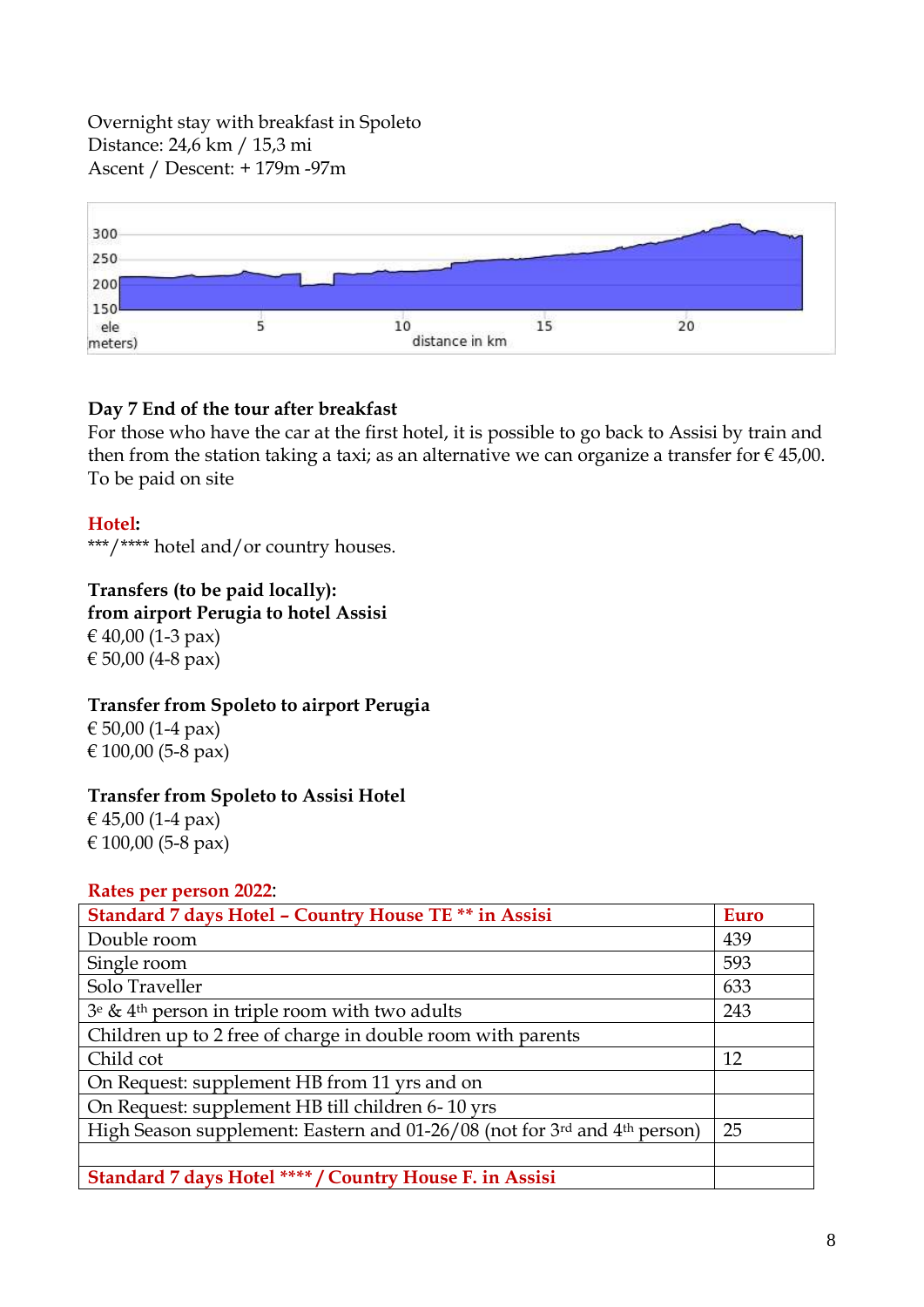| Single room<br>674<br>Solo Traveller<br>714<br>$3e \& 4th$ person in triple room till 11 yrs. (incl.) with two adults<br>230<br>3 <sup>e</sup> & 4 <sup>th</sup> person in triple room from 12 yrs. and on. With two adults in room<br>274<br>Children up to 2 free of charge in double bed with parents<br>Child cot<br>24<br>On Request: supplement HB from 11 yrs and on<br>On Request: supplement HB till children 6-10 yrs<br>High Season supplement: Eastern and 01-26/08 (not for 3rd and 4 <sup>th</sup> person)<br>25<br>Superior hotel / rooms 7 days version<br>650<br>Double room<br>Single room<br>930<br>Solo Traveller<br>960<br>$3^e \& 4^{th}$ person in triple room till 11 yrs. (incl.) with two adults<br>282<br>$3^e \& 4^{th}$ person in triple room from 12 yrs. with two adults<br>345<br>Children up to 2 free of charge In double bed with parents<br>Child cot<br>75<br>On Request: supplement HB from 11 yrs and on<br>On Request: supplement HB till children 6-10 yrs<br>High Season supplement: Eastern and 01-26/08 (not for 3rd and 4th person)<br>30<br><b>Bike rental</b><br>80<br>E-bike<br>165<br>Bikes for children up to 12<br>45<br>Trailer, 3rd wheel<br>45<br>55<br>Follw-me tandem<br>Child seat<br>18<br>Helmet<br>5<br><b>Standard 5 days - Country House TE ** in Assisi</b><br>Double room<br>312<br>Single room<br>413<br>Solo Traveller<br>438<br>$3^e$ & 4 <sup>th</sup> person in triple room with two adults<br>150<br>Children up to 2 free of charge<br>On Request: supplement HB from 11 yrs and on<br>On Request: supplement HB till children 6-10 yrs<br>High Season supplement: Eastern and 01-26/08 (not for 3rd and 4th person)<br>15<br>Standard Hotel 5 days **** hotel / Country house F. in Assisi<br>325<br>Double room<br>444<br>Single room<br>Solo Traveller | Double room | 473 |
|----------------------------------------------------------------------------------------------------------------------------------------------------------------------------------------------------------------------------------------------------------------------------------------------------------------------------------------------------------------------------------------------------------------------------------------------------------------------------------------------------------------------------------------------------------------------------------------------------------------------------------------------------------------------------------------------------------------------------------------------------------------------------------------------------------------------------------------------------------------------------------------------------------------------------------------------------------------------------------------------------------------------------------------------------------------------------------------------------------------------------------------------------------------------------------------------------------------------------------------------------------------------------------------------------------------------------------------------------------------------------------------------------------------------------------------------------------------------------------------------------------------------------------------------------------------------------------------------------------------------------------------------------------------------------------------------------------------------------------------------------------------------------------------------------------------------------------|-------------|-----|
|                                                                                                                                                                                                                                                                                                                                                                                                                                                                                                                                                                                                                                                                                                                                                                                                                                                                                                                                                                                                                                                                                                                                                                                                                                                                                                                                                                                                                                                                                                                                                                                                                                                                                                                                                                                                                                  |             |     |
|                                                                                                                                                                                                                                                                                                                                                                                                                                                                                                                                                                                                                                                                                                                                                                                                                                                                                                                                                                                                                                                                                                                                                                                                                                                                                                                                                                                                                                                                                                                                                                                                                                                                                                                                                                                                                                  |             |     |
|                                                                                                                                                                                                                                                                                                                                                                                                                                                                                                                                                                                                                                                                                                                                                                                                                                                                                                                                                                                                                                                                                                                                                                                                                                                                                                                                                                                                                                                                                                                                                                                                                                                                                                                                                                                                                                  |             |     |
|                                                                                                                                                                                                                                                                                                                                                                                                                                                                                                                                                                                                                                                                                                                                                                                                                                                                                                                                                                                                                                                                                                                                                                                                                                                                                                                                                                                                                                                                                                                                                                                                                                                                                                                                                                                                                                  |             |     |
|                                                                                                                                                                                                                                                                                                                                                                                                                                                                                                                                                                                                                                                                                                                                                                                                                                                                                                                                                                                                                                                                                                                                                                                                                                                                                                                                                                                                                                                                                                                                                                                                                                                                                                                                                                                                                                  |             |     |
|                                                                                                                                                                                                                                                                                                                                                                                                                                                                                                                                                                                                                                                                                                                                                                                                                                                                                                                                                                                                                                                                                                                                                                                                                                                                                                                                                                                                                                                                                                                                                                                                                                                                                                                                                                                                                                  |             |     |
|                                                                                                                                                                                                                                                                                                                                                                                                                                                                                                                                                                                                                                                                                                                                                                                                                                                                                                                                                                                                                                                                                                                                                                                                                                                                                                                                                                                                                                                                                                                                                                                                                                                                                                                                                                                                                                  |             |     |
|                                                                                                                                                                                                                                                                                                                                                                                                                                                                                                                                                                                                                                                                                                                                                                                                                                                                                                                                                                                                                                                                                                                                                                                                                                                                                                                                                                                                                                                                                                                                                                                                                                                                                                                                                                                                                                  |             |     |
|                                                                                                                                                                                                                                                                                                                                                                                                                                                                                                                                                                                                                                                                                                                                                                                                                                                                                                                                                                                                                                                                                                                                                                                                                                                                                                                                                                                                                                                                                                                                                                                                                                                                                                                                                                                                                                  |             |     |
|                                                                                                                                                                                                                                                                                                                                                                                                                                                                                                                                                                                                                                                                                                                                                                                                                                                                                                                                                                                                                                                                                                                                                                                                                                                                                                                                                                                                                                                                                                                                                                                                                                                                                                                                                                                                                                  |             |     |
|                                                                                                                                                                                                                                                                                                                                                                                                                                                                                                                                                                                                                                                                                                                                                                                                                                                                                                                                                                                                                                                                                                                                                                                                                                                                                                                                                                                                                                                                                                                                                                                                                                                                                                                                                                                                                                  |             |     |
|                                                                                                                                                                                                                                                                                                                                                                                                                                                                                                                                                                                                                                                                                                                                                                                                                                                                                                                                                                                                                                                                                                                                                                                                                                                                                                                                                                                                                                                                                                                                                                                                                                                                                                                                                                                                                                  |             |     |
|                                                                                                                                                                                                                                                                                                                                                                                                                                                                                                                                                                                                                                                                                                                                                                                                                                                                                                                                                                                                                                                                                                                                                                                                                                                                                                                                                                                                                                                                                                                                                                                                                                                                                                                                                                                                                                  |             |     |
|                                                                                                                                                                                                                                                                                                                                                                                                                                                                                                                                                                                                                                                                                                                                                                                                                                                                                                                                                                                                                                                                                                                                                                                                                                                                                                                                                                                                                                                                                                                                                                                                                                                                                                                                                                                                                                  |             |     |
|                                                                                                                                                                                                                                                                                                                                                                                                                                                                                                                                                                                                                                                                                                                                                                                                                                                                                                                                                                                                                                                                                                                                                                                                                                                                                                                                                                                                                                                                                                                                                                                                                                                                                                                                                                                                                                  |             |     |
|                                                                                                                                                                                                                                                                                                                                                                                                                                                                                                                                                                                                                                                                                                                                                                                                                                                                                                                                                                                                                                                                                                                                                                                                                                                                                                                                                                                                                                                                                                                                                                                                                                                                                                                                                                                                                                  |             |     |
|                                                                                                                                                                                                                                                                                                                                                                                                                                                                                                                                                                                                                                                                                                                                                                                                                                                                                                                                                                                                                                                                                                                                                                                                                                                                                                                                                                                                                                                                                                                                                                                                                                                                                                                                                                                                                                  |             |     |
|                                                                                                                                                                                                                                                                                                                                                                                                                                                                                                                                                                                                                                                                                                                                                                                                                                                                                                                                                                                                                                                                                                                                                                                                                                                                                                                                                                                                                                                                                                                                                                                                                                                                                                                                                                                                                                  |             |     |
|                                                                                                                                                                                                                                                                                                                                                                                                                                                                                                                                                                                                                                                                                                                                                                                                                                                                                                                                                                                                                                                                                                                                                                                                                                                                                                                                                                                                                                                                                                                                                                                                                                                                                                                                                                                                                                  |             |     |
|                                                                                                                                                                                                                                                                                                                                                                                                                                                                                                                                                                                                                                                                                                                                                                                                                                                                                                                                                                                                                                                                                                                                                                                                                                                                                                                                                                                                                                                                                                                                                                                                                                                                                                                                                                                                                                  |             |     |
|                                                                                                                                                                                                                                                                                                                                                                                                                                                                                                                                                                                                                                                                                                                                                                                                                                                                                                                                                                                                                                                                                                                                                                                                                                                                                                                                                                                                                                                                                                                                                                                                                                                                                                                                                                                                                                  |             |     |
|                                                                                                                                                                                                                                                                                                                                                                                                                                                                                                                                                                                                                                                                                                                                                                                                                                                                                                                                                                                                                                                                                                                                                                                                                                                                                                                                                                                                                                                                                                                                                                                                                                                                                                                                                                                                                                  |             |     |
|                                                                                                                                                                                                                                                                                                                                                                                                                                                                                                                                                                                                                                                                                                                                                                                                                                                                                                                                                                                                                                                                                                                                                                                                                                                                                                                                                                                                                                                                                                                                                                                                                                                                                                                                                                                                                                  |             |     |
|                                                                                                                                                                                                                                                                                                                                                                                                                                                                                                                                                                                                                                                                                                                                                                                                                                                                                                                                                                                                                                                                                                                                                                                                                                                                                                                                                                                                                                                                                                                                                                                                                                                                                                                                                                                                                                  |             |     |
|                                                                                                                                                                                                                                                                                                                                                                                                                                                                                                                                                                                                                                                                                                                                                                                                                                                                                                                                                                                                                                                                                                                                                                                                                                                                                                                                                                                                                                                                                                                                                                                                                                                                                                                                                                                                                                  |             |     |
|                                                                                                                                                                                                                                                                                                                                                                                                                                                                                                                                                                                                                                                                                                                                                                                                                                                                                                                                                                                                                                                                                                                                                                                                                                                                                                                                                                                                                                                                                                                                                                                                                                                                                                                                                                                                                                  |             |     |
|                                                                                                                                                                                                                                                                                                                                                                                                                                                                                                                                                                                                                                                                                                                                                                                                                                                                                                                                                                                                                                                                                                                                                                                                                                                                                                                                                                                                                                                                                                                                                                                                                                                                                                                                                                                                                                  |             |     |
|                                                                                                                                                                                                                                                                                                                                                                                                                                                                                                                                                                                                                                                                                                                                                                                                                                                                                                                                                                                                                                                                                                                                                                                                                                                                                                                                                                                                                                                                                                                                                                                                                                                                                                                                                                                                                                  |             |     |
|                                                                                                                                                                                                                                                                                                                                                                                                                                                                                                                                                                                                                                                                                                                                                                                                                                                                                                                                                                                                                                                                                                                                                                                                                                                                                                                                                                                                                                                                                                                                                                                                                                                                                                                                                                                                                                  |             |     |
|                                                                                                                                                                                                                                                                                                                                                                                                                                                                                                                                                                                                                                                                                                                                                                                                                                                                                                                                                                                                                                                                                                                                                                                                                                                                                                                                                                                                                                                                                                                                                                                                                                                                                                                                                                                                                                  |             |     |
|                                                                                                                                                                                                                                                                                                                                                                                                                                                                                                                                                                                                                                                                                                                                                                                                                                                                                                                                                                                                                                                                                                                                                                                                                                                                                                                                                                                                                                                                                                                                                                                                                                                                                                                                                                                                                                  |             |     |
|                                                                                                                                                                                                                                                                                                                                                                                                                                                                                                                                                                                                                                                                                                                                                                                                                                                                                                                                                                                                                                                                                                                                                                                                                                                                                                                                                                                                                                                                                                                                                                                                                                                                                                                                                                                                                                  |             |     |
|                                                                                                                                                                                                                                                                                                                                                                                                                                                                                                                                                                                                                                                                                                                                                                                                                                                                                                                                                                                                                                                                                                                                                                                                                                                                                                                                                                                                                                                                                                                                                                                                                                                                                                                                                                                                                                  |             |     |
|                                                                                                                                                                                                                                                                                                                                                                                                                                                                                                                                                                                                                                                                                                                                                                                                                                                                                                                                                                                                                                                                                                                                                                                                                                                                                                                                                                                                                                                                                                                                                                                                                                                                                                                                                                                                                                  |             |     |
|                                                                                                                                                                                                                                                                                                                                                                                                                                                                                                                                                                                                                                                                                                                                                                                                                                                                                                                                                                                                                                                                                                                                                                                                                                                                                                                                                                                                                                                                                                                                                                                                                                                                                                                                                                                                                                  |             |     |
|                                                                                                                                                                                                                                                                                                                                                                                                                                                                                                                                                                                                                                                                                                                                                                                                                                                                                                                                                                                                                                                                                                                                                                                                                                                                                                                                                                                                                                                                                                                                                                                                                                                                                                                                                                                                                                  |             |     |
|                                                                                                                                                                                                                                                                                                                                                                                                                                                                                                                                                                                                                                                                                                                                                                                                                                                                                                                                                                                                                                                                                                                                                                                                                                                                                                                                                                                                                                                                                                                                                                                                                                                                                                                                                                                                                                  |             |     |
|                                                                                                                                                                                                                                                                                                                                                                                                                                                                                                                                                                                                                                                                                                                                                                                                                                                                                                                                                                                                                                                                                                                                                                                                                                                                                                                                                                                                                                                                                                                                                                                                                                                                                                                                                                                                                                  |             |     |
|                                                                                                                                                                                                                                                                                                                                                                                                                                                                                                                                                                                                                                                                                                                                                                                                                                                                                                                                                                                                                                                                                                                                                                                                                                                                                                                                                                                                                                                                                                                                                                                                                                                                                                                                                                                                                                  |             |     |
|                                                                                                                                                                                                                                                                                                                                                                                                                                                                                                                                                                                                                                                                                                                                                                                                                                                                                                                                                                                                                                                                                                                                                                                                                                                                                                                                                                                                                                                                                                                                                                                                                                                                                                                                                                                                                                  |             |     |
|                                                                                                                                                                                                                                                                                                                                                                                                                                                                                                                                                                                                                                                                                                                                                                                                                                                                                                                                                                                                                                                                                                                                                                                                                                                                                                                                                                                                                                                                                                                                                                                                                                                                                                                                                                                                                                  |             |     |
|                                                                                                                                                                                                                                                                                                                                                                                                                                                                                                                                                                                                                                                                                                                                                                                                                                                                                                                                                                                                                                                                                                                                                                                                                                                                                                                                                                                                                                                                                                                                                                                                                                                                                                                                                                                                                                  |             |     |
|                                                                                                                                                                                                                                                                                                                                                                                                                                                                                                                                                                                                                                                                                                                                                                                                                                                                                                                                                                                                                                                                                                                                                                                                                                                                                                                                                                                                                                                                                                                                                                                                                                                                                                                                                                                                                                  |             |     |
| 469                                                                                                                                                                                                                                                                                                                                                                                                                                                                                                                                                                                                                                                                                                                                                                                                                                                                                                                                                                                                                                                                                                                                                                                                                                                                                                                                                                                                                                                                                                                                                                                                                                                                                                                                                                                                                              |             |     |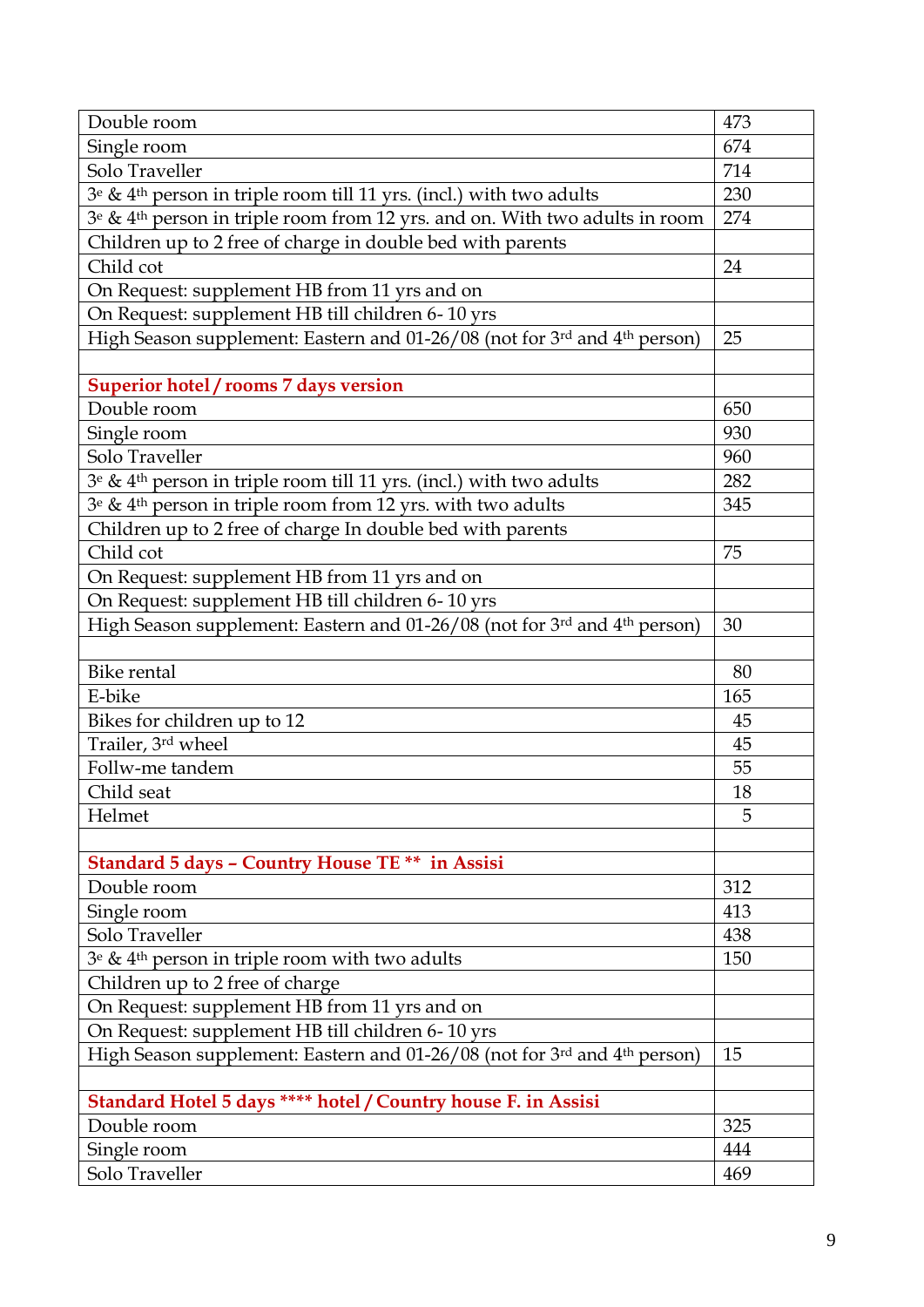| $3^e \& 4^{\text{th}}$ person in triple room till 11 yrs. (incl.) with two adults                   | 149            |
|-----------------------------------------------------------------------------------------------------|----------------|
| 3 <sup>e</sup> & 4 <sup>th</sup> person in triple room from 12 yrs. and on. With two adults in room | 170            |
| Children up to 2 free of charge in double bed with parents                                          |                |
| Child cot                                                                                           | $\overline{7}$ |
| On Request: supplement HB from 11 yrs and on                                                        |                |
| On Request: supplement HB till children 6-10 yrs                                                    |                |
| High Season supplement: Eastern and 01-26/08 (not for 3rd and 4 <sup>th</sup> person)               | 15             |
|                                                                                                     |                |
| Superior Hotel / room 5 days **** hotel / Country house F. in Assisi                                |                |
| Double room                                                                                         | 495            |
| Single room                                                                                         | 680            |
| Solo Traveller                                                                                      | 705            |
| $3e \& 4th$ person in triple room < 12 yrs. (incl.) with two adults                                 | 194            |
| $3e \& 4th$ person in triple room > 12 yrs. and on with two adults                                  | 238            |
| Children up to 2 free of charge in double bed with parents                                          |                |
| Child cot                                                                                           | 60             |
| On Request: supplement HB from 11 yrs and on                                                        |                |
| On Request: supplement HB till children 6-10 yrs                                                    |                |
| High Season supplement: Eastern and 01-26/08 (not for 3rd and 4 <sup>th</sup> person)               | 20             |
|                                                                                                     |                |
| <b>Bike rental</b>                                                                                  | 66             |
| E-bike                                                                                              | 115            |
| Bikes for children up to 12                                                                         | 35             |
| Trailer, 3rd wheel                                                                                  | 35             |
| Follow-me tandem                                                                                    | 50             |
| Child seat                                                                                          | 14             |
| Helmet rental                                                                                       | 5              |

#### **Supplement for hotel with pool at Bevagna:**

| Bevagna Porta Guelfa             |
|----------------------------------|
| € 10,00 p.p. B&B double / triple |
| Single on request                |

## **The tour price include:**

- 4 or 6 nights with breakfast
- If booked for half board 6 dinners
- Luggage transportation
- Route instructions and maps in English, German, Italian or Dutch
- GPS tracks
- **•** Assistance
- Tour information
- Briefing at the hotel upon arrival

#### **Rates do not include:**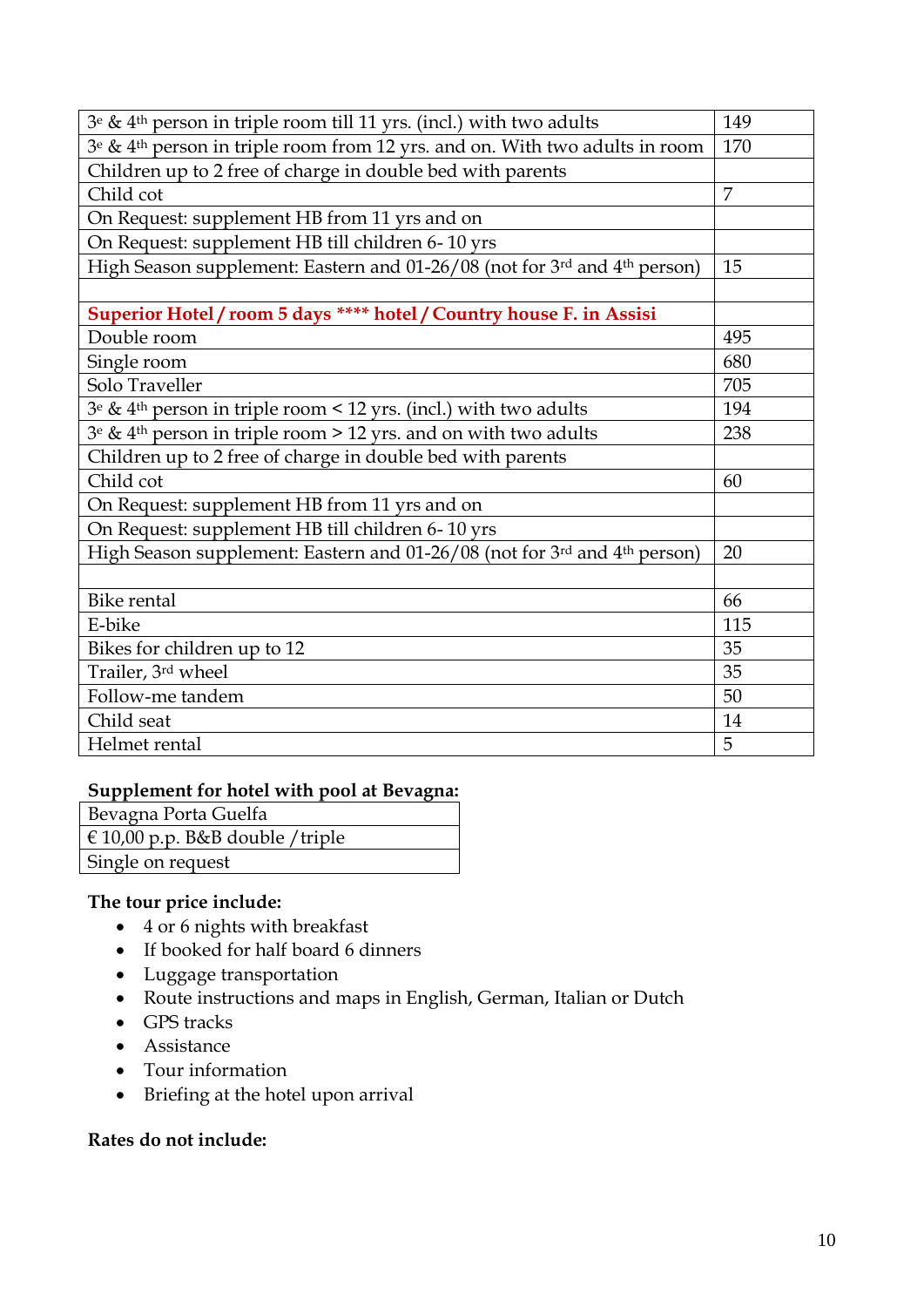• Local tourist tax to be paid directly in the hotel (Assisi between  $\epsilon$  1,50 -2,50 and children till 11yrs for free- Spoleto between  $\epsilon$  1,50 -2,50 and children till 13 yrs. for free

## **Travel Information**:

Individual arrival at Assisi and departure from Spoleto

### **By plane:**

Florence, [Amerigo Vespucci Airport](https://www.aeroporto.firenze.it/it/) – 180 km from Assisi Pisa, [Galileo Galilei Airport](https://www.pisa-airport.com/en/) – 250 km from Assisi Rome, [Leonardo da Vinci International airport](http://www.adr.it/web/aeroporti-di-roma-en-/pax-fco-fiumicino) (Fiumicino) – 190 km from Assisi Rome, [Ciampino airport](http://www.adr.it/web/aeroporti-di-roma-en-/pax-cia-ciampino) – 190 km from Assisi Umbria, [San Francesco Regional Airport](https://www.airport.umbria.it/en/mappa-destinazioni) – 12 km from Assisi

### **By Railway:**

From the North: Florence – Terontola - Passignano sul Trasimeno – Perugia – Bastia - Assisi From the South: Rome – Orte – Terni – Spoleto – Foligno – Assisi Time schedule on [Treni Italia](https://www.trenitalia.com/en.html) **Our rental bikes:**